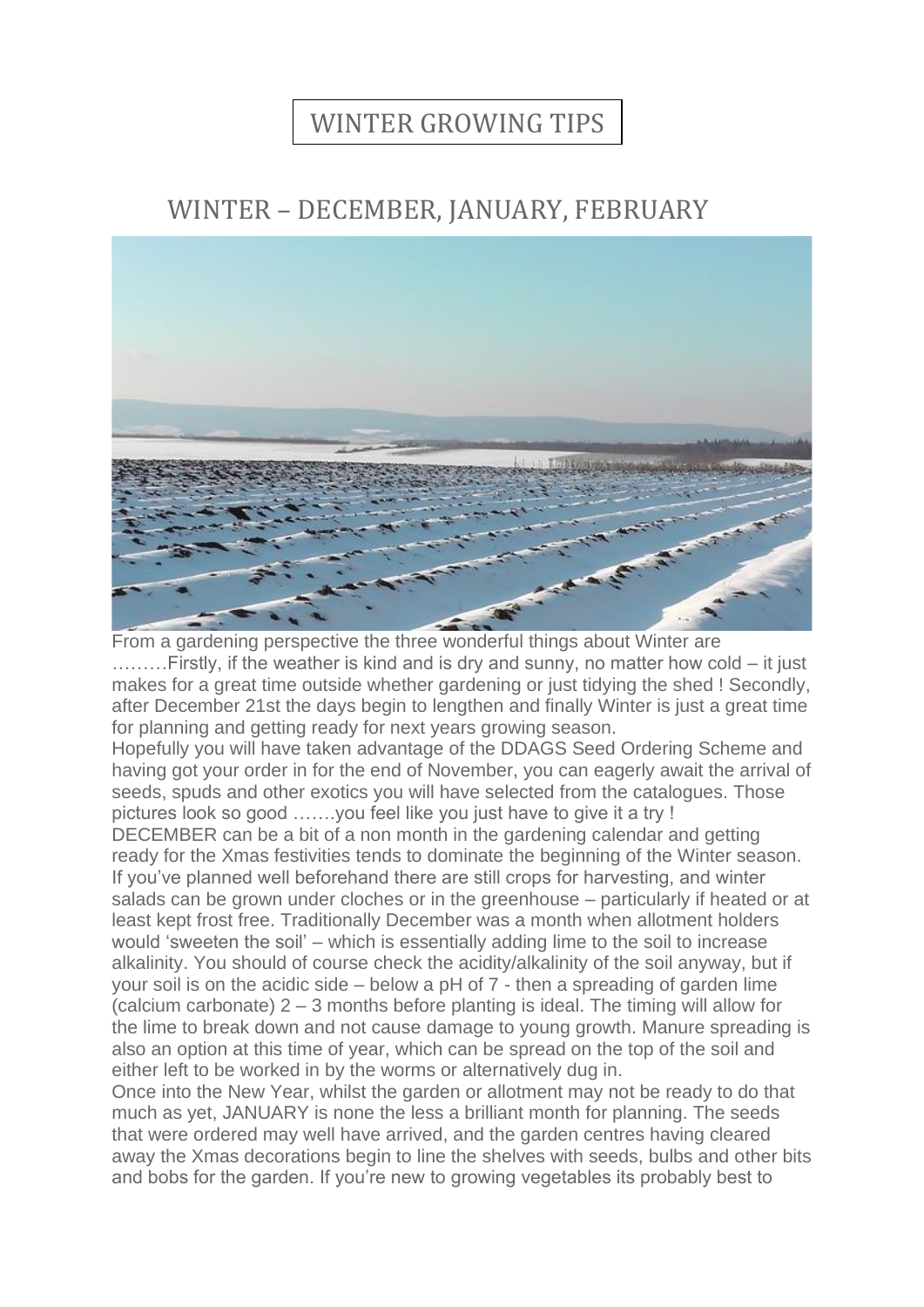start with a selection of traditional varieties that are tried and tested – as you are more likely to get good results. Its also not a bad idea to grow things that you like to eat – unless you have got loads of room and like to grow things for their ornamental value. Experienced growers do like to have a bit of a new challenge and can try new things to grow to add to their regular list of favourites. Now is a god time to start planning where to plant your crops and to plan out the rotation of different crops, so as to get the most from your soil and reduce the risk of disease.

Seed potatoes are about in January, and at the end of this month you can start 'chitting' them in preparation for planting in early March. Lay them out in a cool but light room and just wait for the little shoots to appear. If you haven't already planted onion varieties for overwintering, then January is also a good time to buy onion and shallot sets and garlic bulbs.

By the time FEBRUARY arrives whilst the weather and ground conditions may not be much better than they have been for the last two months, there is an opportunity to speed up nature to some degree by covering seed beds with old carpet, cardboard or polythene to begin to warm the soil. Its often advantageous to dig over and incorporate any compost or manure before covering. Giving the garden or allotment compost heap a turn over is also a good job for this month and now is also the time to finish any pruning of fruit trees and bushes as they emerge from winter dormancy and will begin to put on new growth as the weather warms up. Autumn varieties of raspberries and established currant bushes will benefit from a really hard prune at this time of year, as they produce fruit on the new stems that will grow over the Spring and Summer. Whilst on the subject of fruit, if you have any fruit cages now is the time to check them over for stability and intact netting, and to make any repairs before the busy time of sowing and planting takes over.

February can present a real dilemma to gardeners – offering the temptation to plant early to get ahead, but also risking seeds failing to germinate because it is too cold. To play safe it is a good idea to do a bit of both – sow some seeds now and leave the remainder till later. There are numerous varieties that are good for early sowing – some better if they are started off indoors or under cloches or in cold frames. It may be trial and error ……….on the other hand it could be a roaring success.

Some things such as rhubarb and chicory can be covered and forced ready for early Spring and Jerusalem Artichokes, which are lovely roasted or for soup, are available as tubers for planting out. Finally, in amongst all the planning for the coming season February is also a good time to check over any stored fruit and vegetables and remove anything that is damaged or diseased.